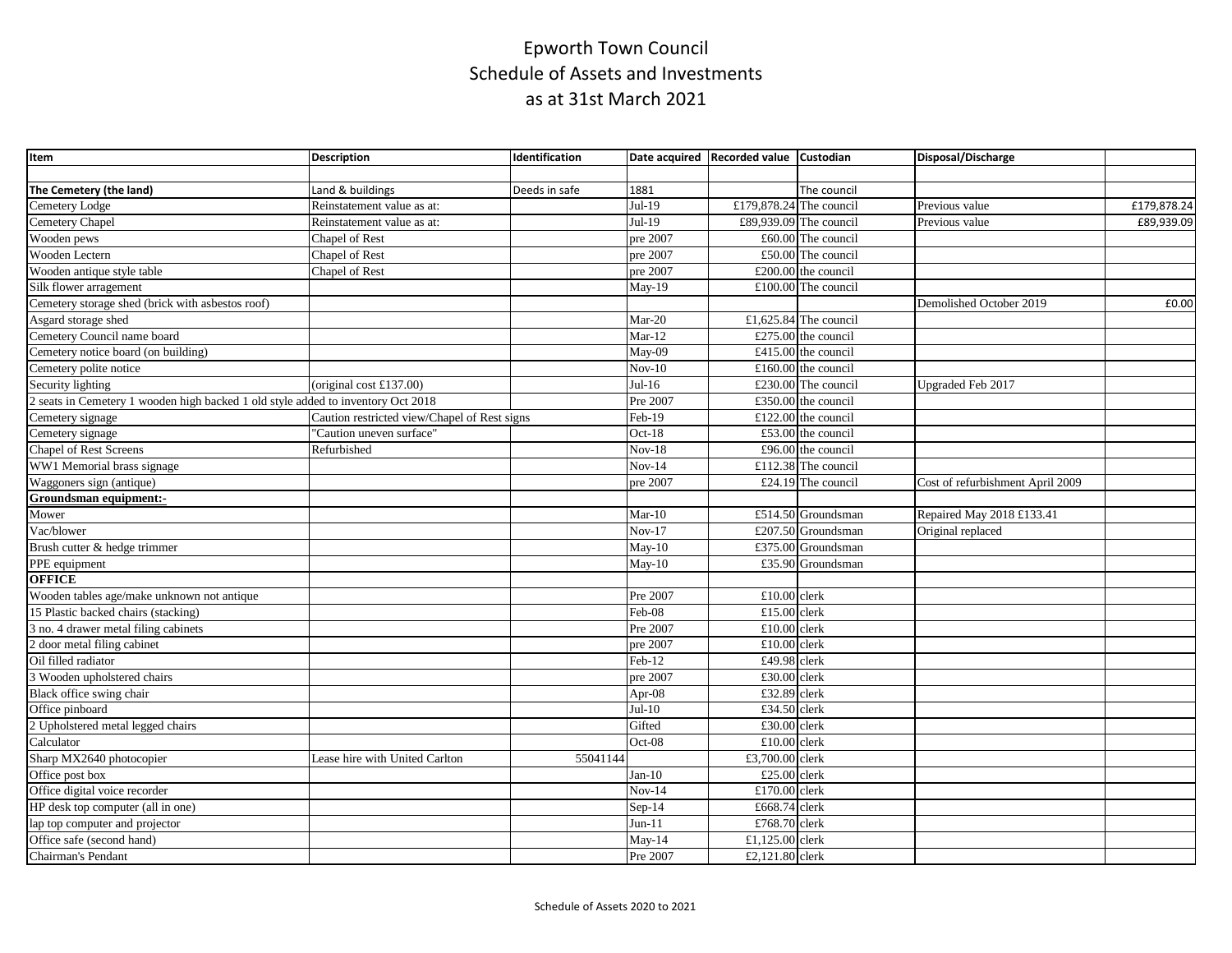| Item                                                    | <b>Description</b>                       | Identification      |           | Date acquired Recorded value Custodian |                        | Disposal/Discharge                                   |  |
|---------------------------------------------------------|------------------------------------------|---------------------|-----------|----------------------------------------|------------------------|------------------------------------------------------|--|
|                                                         |                                          |                     |           |                                        |                        |                                                      |  |
| 8 fold baseline panel kit                               |                                          |                     | Aug- $10$ | £180.00 clerk                          |                        |                                                      |  |
| Mobile phone                                            | Purchase on plan from O2 -expired        |                     |           | £168.00 clerk                          |                        |                                                      |  |
| Paper shredder                                          |                                          |                     | Feb-17    | £141.00 clerk                          |                        |                                                      |  |
| Wheelchair ramp                                         |                                          |                     | $Nov-17$  | £125.00 clerk                          |                        |                                                      |  |
| 2 fire extinguishers                                    |                                          |                     | $Jan-18$  | £198.65 clerk                          |                        |                                                      |  |
| Fibreglass swingback ladders                            |                                          |                     | $Oct-19$  | £66.65 clerk                           |                        |                                                      |  |
| New office carpet                                       |                                          |                     | $Dec-18$  | £600.00 clerk                          |                        |                                                      |  |
| <b>Domestic Microwave</b>                               |                                          |                     | $Jan-17$  | £40.00 clerk                           |                        |                                                      |  |
| Domestic mini fridge                                    |                                          |                     | Oct-19    | £82.50 clerk                           |                        |                                                      |  |
| Replacement storage heater (office)                     |                                          |                     | $Nov-10$  | £445.63 clerk                          |                        |                                                      |  |
| External key store                                      |                                          |                     | $Dec-10$  | £33.09 clerk                           |                        |                                                      |  |
| Projector stand                                         |                                          |                     | $Dec-12$  | £24.98 clerk                           |                        |                                                      |  |
| Projector screen                                        |                                          |                     | Apr-12    | £112.66 clerk                          |                        |                                                      |  |
| Computer equipment (assistant clerk)                    |                                          |                     | $Jun-19$  | £470.76 clerk                          |                        |                                                      |  |
| Office chair (assistant clark)                          |                                          |                     | $Jul-19$  | £70.00 clerk                           |                        |                                                      |  |
| New laptop (assistant clerk)                            |                                          |                     | Sep-19    | £112.80 clerk                          |                        |                                                      |  |
| Tablets x 9                                             |                                          |                     | Feb-21    | £1,214.91 Cllrs                        |                        |                                                      |  |
| <b>STREET FURNITURE</b>                                 |                                          |                     |           |                                        |                        |                                                      |  |
| Market Cross (as insured 2018/2019)                     | Impact damage street furniture           |                     | pre 2007  |                                        | £27,708.59 The council | Value to be queried?                                 |  |
| Water bowser                                            |                                          |                     | Pre 2007  |                                        | £1,000.00 The council  | new tyres Nov17 £34.00 Battery & charger Sep2019 £80 |  |
| Glasdon Phoenix seats (2)                               | Hollingsworth Lane & Woodland Way        |                     | $Jun-08$  |                                        | £821.33 The council    |                                                      |  |
| <b>Rectory Street seat</b>                              |                                          |                     | Feb-09    |                                        | £385.15 The council    |                                                      |  |
| Hanging baskets (self watering) 24                      | (24 self watering @ £27.23 each)         |                     | Feb-19    |                                        | £653.52 The council    |                                                      |  |
| Hanging baskets                                         |                                          | 66 standard @ £6.99 | Pre 2007  |                                        | £461.34 The council    | In storage                                           |  |
| Hanging baskets self watering (4)                       |                                          |                     | Apr-09    |                                        | £116.00 the council    |                                                      |  |
| Hanging baskets self watering (10)                      |                                          |                     | $Nov-09$  |                                        | £270.00 the council    |                                                      |  |
| Hanging basket brackets (heavy duty)                    |                                          |                     | $Oct-18$  |                                        | £245.00 The council    |                                                      |  |
| Standard brackets 66                                    |                                          |                     |           |                                        |                        | Replaced February 2017 with HD brackets              |  |
| Hanging baskets and heavy duty brackets (10)            |                                          |                     | Feb-19    |                                        | £126.49 the council    |                                                      |  |
| 50 self watering hanging baskets                        |                                          |                     | Feb-20    |                                        | £2,055.13 The council  |                                                      |  |
| 2 black square planters (plantscape)                    |                                          |                     | $Mar-15$  |                                        | £602.00 The council    |                                                      |  |
| 2 wooden planters                                       |                                          |                     | Feb-18    |                                        | £360.00 The council    |                                                      |  |
| Pinfold plaques - Rectory Street & West End             |                                          |                     | Unknown   |                                        | £160.00 The council    |                                                      |  |
| Glasdon bench                                           |                                          | Albion Hill         | Unknown   |                                        | £385.15 The council    |                                                      |  |
| Market Place notice board                               |                                          |                     | Unknown   |                                        | £250.00 The council    |                                                      |  |
| Market Square Seat Lion Head Seat                       |                                          |                     | Gifted    |                                        | £1,043.50 The council  |                                                      |  |
| <b>Bench Newlands Way</b>                               |                                          |                     | $May-13$  |                                        | £76.85 The council     |                                                      |  |
| Bench Woodlands Wav                                     |                                          |                     | $Mav-15$  |                                        | £76.85 The council     |                                                      |  |
| 2 dog waste bins Rectory Street & Greengate             |                                          |                     | $Jul-16$  |                                        | £300.00 The council    | (fitted price £209.00 each)                          |  |
| 3 x Dog waste bins (original @ £87.18)                  | Locations to be confirmed (Church Lane), |                     | Date 2016 |                                        | £387.18 The council    |                                                      |  |
| 2 dog waste bins Fieldside/Studcross corner & Blow Row) |                                          |                     | Aug-18    |                                        | £200.00 the council    |                                                      |  |
| 1 dog waste bin                                         | Location to be confirmed                 |                     | Apr-12    |                                        | £90.88 the council     |                                                      |  |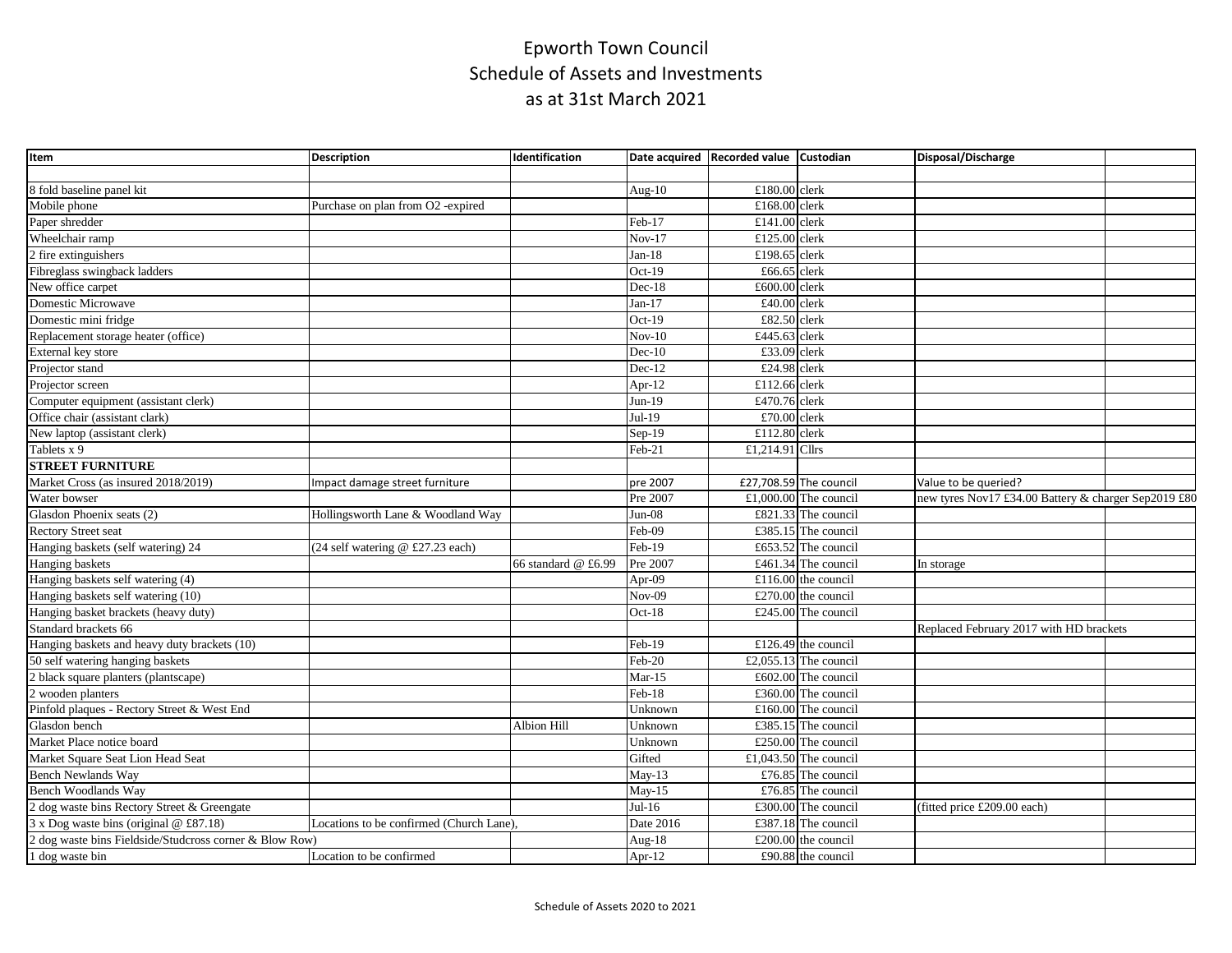| Item                                                                                   | <b>Description</b>                  | Identification |                            | Date acquired Recorded value Custodian |                       | Disposal/Discharge              |  |
|----------------------------------------------------------------------------------------|-------------------------------------|----------------|----------------------------|----------------------------------------|-----------------------|---------------------------------|--|
|                                                                                        |                                     |                |                            |                                        |                       |                                 |  |
| Market Place litter bin                                                                |                                     |                | Aug- $10$                  |                                        | £355.11 The council   |                                 |  |
| <b>Beacon plaque (Croft Castings)</b>                                                  | cheque no 103408                    |                | $May-13$                   |                                        | £265.00 The council   |                                 |  |
| 4 (2nd hand) planters @ £50.00 each                                                    |                                     |                |                            |                                        | £200.00 The council   |                                 |  |
| Foster Barnes benches (Antique cast iron refurb)                                       | Church Lane & Burnham Road          |                | Gifted                     |                                        | £1.500.00 The council | Repaired March 2018             |  |
| 8 Aluminium signs for planters                                                         |                                     |                | $Jul-18$                   |                                        | £134.00 The council   |                                 |  |
| 4 Salt bins Manor Court; Fieldside/Birchfield Rd;/KHC                                  |                                     |                |                            |                                        |                       |                                 |  |
| & High St                                                                              |                                     |                | Unknown                    |                                        | £700.00 The council   |                                 |  |
| <b>KINGS HEAD CROFT (the land)</b>                                                     | Deeds in safe                       |                |                            |                                        | £1.00 Epworth TC      |                                 |  |
| Young children's Play Equipment                                                        |                                     |                | Aug- $10$                  |                                        | £42,656.00 Epworth TC |                                 |  |
| climbing frame, set of 2 cradle swings, 2 rockers, round-a-bout, 2 bench seats, 2 bins |                                     |                |                            |                                        | Epworth TC            |                                 |  |
| and 2 upright items (mirror and "O's & X's")                                           |                                     |                |                            |                                        | Epworth TC            |                                 |  |
| Old Playground equipment (1 set of cradle swings)                                      |                                     |                | $Sep-10$                   |                                        | £463.37 Epworth TC    | seats replaced Aug 2019 £436.80 |  |
| Playdale swing unit (City junior swing)                                                |                                     |                | $Oct-15$                   |                                        | £1,582.70 Epworth TC  |                                 |  |
| Plaque (Solar signs) Council contact notice                                            |                                     |                | $Jun-14$                   |                                        | £86.00 Epworth TC     |                                 |  |
| Plaque                                                                                 |                                     |                | $Jun-11$                   |                                        | £132.45 Epworth TC    |                                 |  |
| Brick plinth                                                                           |                                     | Rebuilt        | Feb-14                     |                                        | £772.00 Epworth TC    |                                 |  |
| Additional signage (Timpsons)                                                          |                                     |                | $Nov-16$                   |                                        | £32.00 Epworth TC     |                                 |  |
| Kissing Gate - Church Lane entrance (Pugh Lewis)                                       |                                     |                | Apr-15                     |                                        | £1,250.00 Epworth TC  |                                 |  |
| 2 new seats on pathway (black metal - Pugh Lewis))                                     |                                     |                | $Mar-15$                   |                                        | £1,200.00 Epworth TC  |                                 |  |
| New play equipment (Playdale)                                                          |                                     |                |                            |                                        |                       |                                 |  |
| Newcastle Climbing frame (playdale)                                                    |                                     |                | Apr-15                     |                                        | £7,099.20 Epworth TC  |                                 |  |
| Team swing (playdale)                                                                  |                                     |                | Apr-15                     |                                        | £2,209.50 Epworth TC  |                                 |  |
| Rota bounce (playdale)                                                                 |                                     |                | Apr-15                     |                                        | £2,578.50 Epworth TC  |                                 |  |
| Metal seat on grass (playdale)                                                         |                                     |                | Apr-15                     |                                        | £589.00 Epworth TC    |                                 |  |
| Swing barrier (playdale)                                                               |                                     |                | Apr-15                     |                                        | £612.00 Epworth TC    |                                 |  |
| Post & rail fence                                                                      |                                     |                | Apr-17                     |                                        | £600.00 Epworth TC    |                                 |  |
| 2 dog control notices                                                                  |                                     |                | <b>Dec-15</b>              |                                        | £200.00 Epworth TC    |                                 |  |
| Pic nick bench/seat wooden (Anchor fast)                                               |                                     |                | $May-11$                   |                                        | £474.50 Epworth TC    |                                 |  |
| Picnic bench                                                                           |                                     |                | Mar-16                     |                                        | £494.98 Epworth TC    | Burnt to be replaced (in stock) |  |
| Additional replacement bin                                                             |                                     |                | Jan-19                     |                                        | £290.00 Epworth TC    |                                 |  |
| In stock 2 replacement NBB picnic benches                                              | Jan 2017 £504.96 & Nov 2017 £661.83 |                | Jan-17                     |                                        | £1,166.79 Epworth TC  | To be fitted                    |  |
| Glasdon litter bin                                                                     |                                     |                | Dec-08                     |                                        | £428.21 Epworth TC    |                                 |  |
| Additional bin (by wooden bench)                                                       |                                     |                | $May-13$                   |                                        | £410.00 Epworth TC    | replaced January 2019           |  |
| Safety railings (by fenced play area)                                                  |                                     |                | $\overline{\text{May-13}}$ |                                        | £279.75 Epworth TC    |                                 |  |
| <b>CCTV</b> installation                                                               |                                     |                | Oct-19                     |                                        | £1,900.00 Epworth TC  |                                 |  |
| <b>MISCELLANEOUS ITEMS</b>                                                             |                                     |                |                            |                                        |                       |                                 |  |
| Watering can & 2 x 25L water containers                                                |                                     |                | Jun-18                     |                                        | £21.26 Epworth TC     |                                 |  |
| 80 x Event poppies                                                                     |                                     |                | $Oct-18$                   |                                        | £240.00 Epworth TC    |                                 |  |
| Tommy Silhouette                                                                       |                                     |                | $Sep-18$                   |                                        | £250.00 Epworth TC    |                                 |  |
| Epworth TC banner, Pop-Up banner & badges                                              |                                     |                | $Sep-18$                   |                                        | £191.59 Epworth TC    |                                 |  |
| 6ft Aluminium "Tommy"                                                                  |                                     |                | Aug- $18$                  |                                        | £646.92 Epworth TC    |                                 |  |
| 52 cast iron poppies                                                                   |                                     |                | Aug-18                     |                                        | £198.72 Epworth TC    |                                 |  |